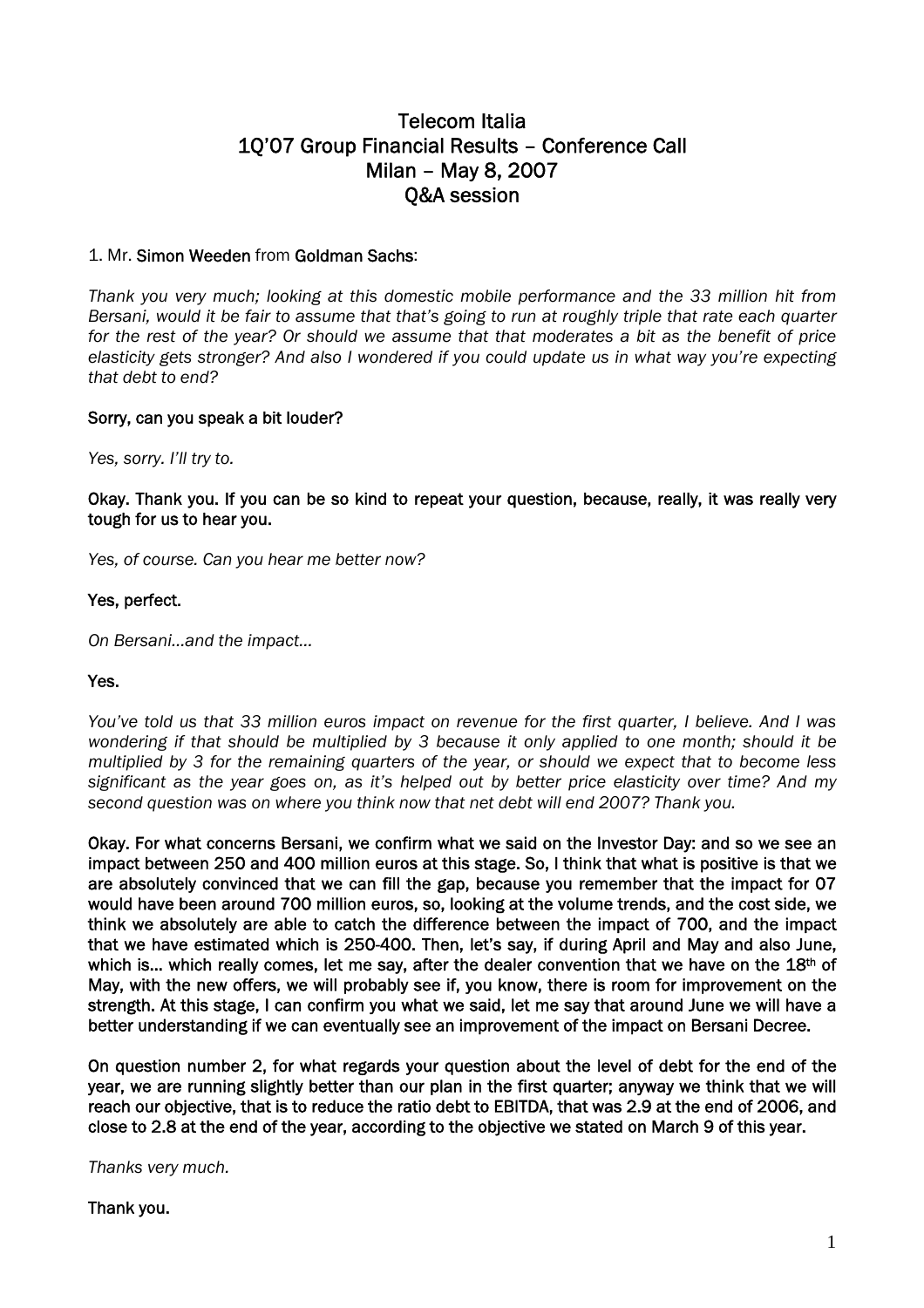#### 2. Mr. Mark Cardwell from Sanford Bernstein:

*Thank you very much, I've got two questions, please. First of all, in Italy could you please update us on the regulatory discussions you're having vis-à-vis the fixed line business and the use of your fiber and when and whether you're going to be allowed to use that fiber? And also the question of splitting off the local business? And secondly, on German and French and Dutch markets, could you give us a sense of what you think the impact of the fiber rulings that are happening there will be on your businesses there, and particularly in markets? Well, you've got fiber to their home, which is a different situation in France, and then the relatively supportive regulatory rules in Germany and the Netherlands. So, I'd love to have your impressions on all three. Thanks.* 

Okay. For what concerns your first question, on regulatory on fixed: last week the NRA, the Italian NRA, has announced that shortly, which is going to be just after the publication on the Official Gazette of… there's going to be a public hearing on the functional network local network separation; this will… it is, let me say, a public hearing has no… there's going to be no decision; it's just… operators will be giving their impression, and their indication for what concerns this eventual local functional separation, this will go through two months, 60 days; after that, if there's going to be a move forward, you know, the official istruttoria… I don't know how to… the process will go through and it will take some months to get to the decision. So, our point up to now is that we had a good discussion up to now with the NRA on this matter, as we have disclosed to the market; so we have, in this discussion, discussed what the perimeter of the local network is, that we wanted to take into account and also the remedies in terms of retail and wholesale regulation that would follow on an eventual local loop functional separation. We want to keep the same level of discussion, also in this public hearing, with the NRA, in order to find the best solution for the company, taking into account, let me say, not only the will from Telecom Italia to improve the retail and wholesale regulation which we believe, looking at new services, that we want to launch in these months and in the future, is key for us, but also looking at the evolution of the local access network, and in particular the new generation network evolution. So, we are absolutely sure that having had a good and productive discussion up to now, we can continue, apart from the formal process that has been started, to keep having a good and productive discussion with the NRA and with all the other operators on the local loop. So, this is basically the status that we have up to now. So I think that, again, this cooperation that has been good up to now, we are absolutely convinced that we can maintain it going forward. For what concerns France, the Netherlands and Germany, as you said, there's a big difference in terms of regulations there, and in Germany in particular. I said many times that I'm a bit skeptical that that regulation in Germany might be compliant with… I think (…) has declared in times that it's not so compliant, so we will have to see how it evolves. For what concerns France, I think that, in any case, for what concerns us moving forward, which is quite the same thing in Germany, we're going to see all the solutions, so we will see any solution which includes unbundling, of course, which is the first, and seeing how it might be, we are in discussion with operators which have fiber optic, and we will be, as we have always done up to now, very market-driven looking at where opportunities are, distinguishing residential and business customers. In the Netherlands, instead, is of course… different… we are planning to move into VDSL progressively, I think it is important for us, being a pure wholesale player in the Netherlands market, to move into VDSL. So, basically this is for what concerns a few markets, but again… apart the Netherlands, we are going to be, you know, following an opportunistic approach market-driven, looking at the different opportunities that we will have, taking into account the regulatory environment also.

*So, does it make any sense for you to slow down on bundling in either Germany or France to see what this regulation does?* 

No. I don't think… no, at this moment, you know, we are performing very well, so we are… we will keep, you know, moving, using unbundling, we will keep on moving, migrating our dial customers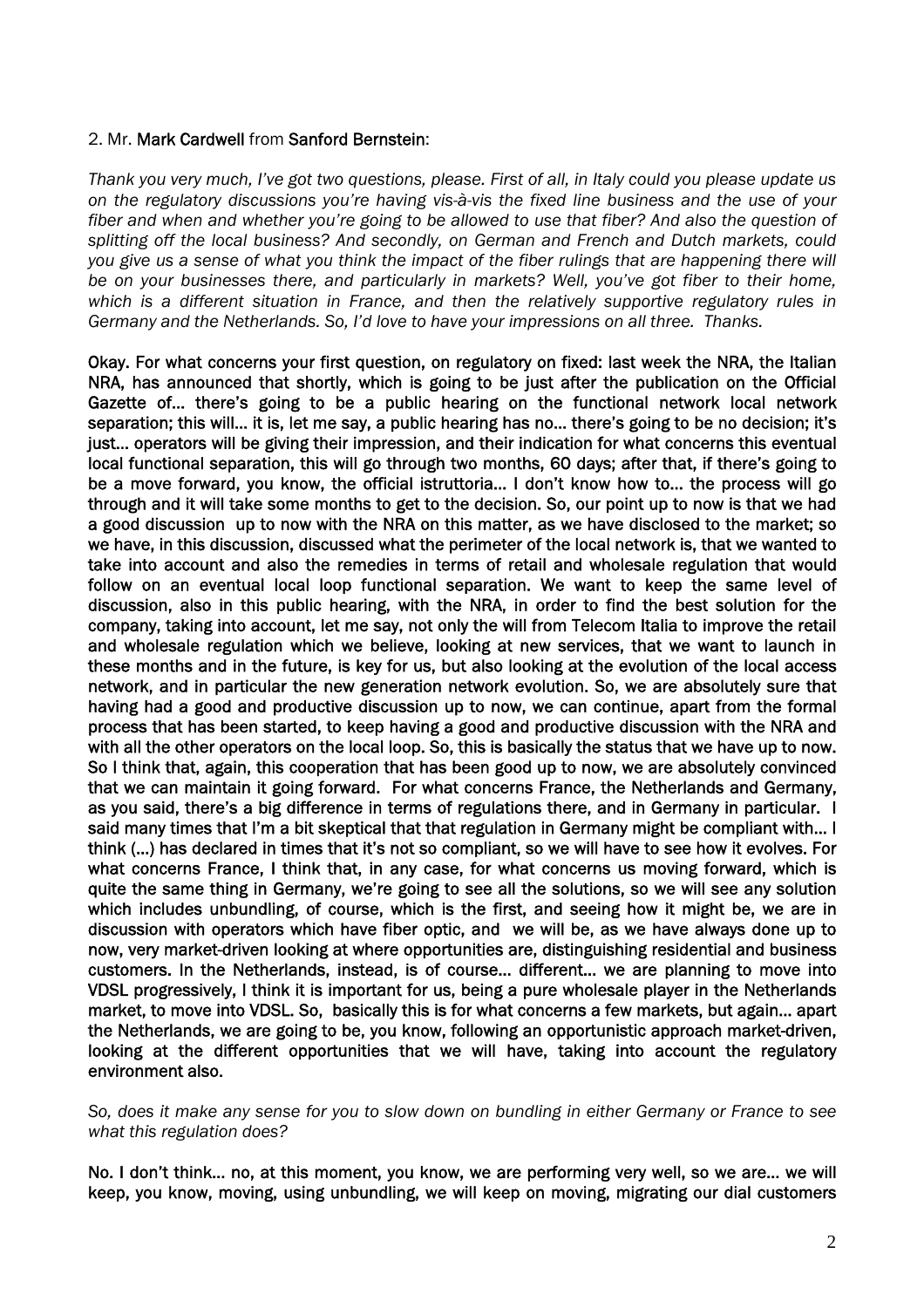on unbundling, and, you know, we will see opportunistically what is the best going forward, but for the moment I think that unbundling, at least for the next two or three quarters is, you know, the best way to grab… to continue grabbing market share and strengthening our position in Germany.

*Thank you.* 

Thank you.

## 3. Mr. Damian Maltharp from Cazenove:

*Thanks very much, I've got two questions: firstly, back on Investor Day you indicated you might be in the position to start recommencing talks with Telefonica in terms of industrial partnership etc. and since the changes that are on the way in terms of your shareholding structure, can you just comment on whether you have been in talks with Telefonica? And also when you perhaps envisage the kind of synergies you might be able to derive from working close with Telefonica and what those might be? The second question just going back to the network: what exactly is your preference in terms of your VDSL expenditure? Would you like to see that included within the access network? Or would you like the access network literally to include a basic sub-loop going forward, in terms of what elements that are going to be regulated or defined within the access network? Thanks very much.* 

Okay. For what concerns Telefonica, we have no discussion for the moment. So, we didn't restart any discussion since we have interrupted discussions in February. For what concerns the potential synergies, we confirm that there are many areas in which we see interesting synergies that we can implement with Telefonica. These are on the purchasing area, on content and value-added services in Germany and Brazil, on joining R&D efforts we can make in many areas like, for example, triple play, we can see, you know, also apart from Germany and Brazil, how we can, you know, see our marketing and sales model improving. So, I think that there are many areas in which we can see potential synergies, so I think that… but we have no numbers, no agreements for the moment. So, I think it's… we confirm that there are good complementarities, but we have, again, no discussion at the moment. For what concerns the network: you know, we… the work that we have done in these months with the NRA has been very good because, again, we have not only discussed on, let me say, the old access, or the current access network, but we have also included discussion on the future access network, so the VDSL, so the new generation, and we have seen how we could, basically, give access to this network to other operators, which includes, not only basically the big stream but also the sub-loop unbundling, as an option, even the collocation on the street cabinet, we have discussed how we might see this collocation reorganized. So, I think that we are quite open in looking at not only how we could implement this network solution on the traditional local loop access, but also including the NGN, so new generation; but. Again, what is key for us is to see how the retail and wholesale regulation will follow, if we include elements of the network for NGN. And so that is the key thing. So, I think that there's been a lot of discussion in these last weeks on this, you know, idea of local loop functional separation, but I believe that we will have to start discussing on what could the benefits on the retail side be and so on new services, on… unbundling, voice, broadband, traditional access, and so how TI on the retail side could benefit from this new potential evolution of the regulation on the local network; so I think this is the tradeoff that we want to achieve, and we want to maximize in the discussion that we're going to have with the NRA.

*And maybe just a follow-up going back to Telefonica: in terms of Brazil, how much scope do you think there is when 3G or all in one comes along for that extensive network sharing in that market?*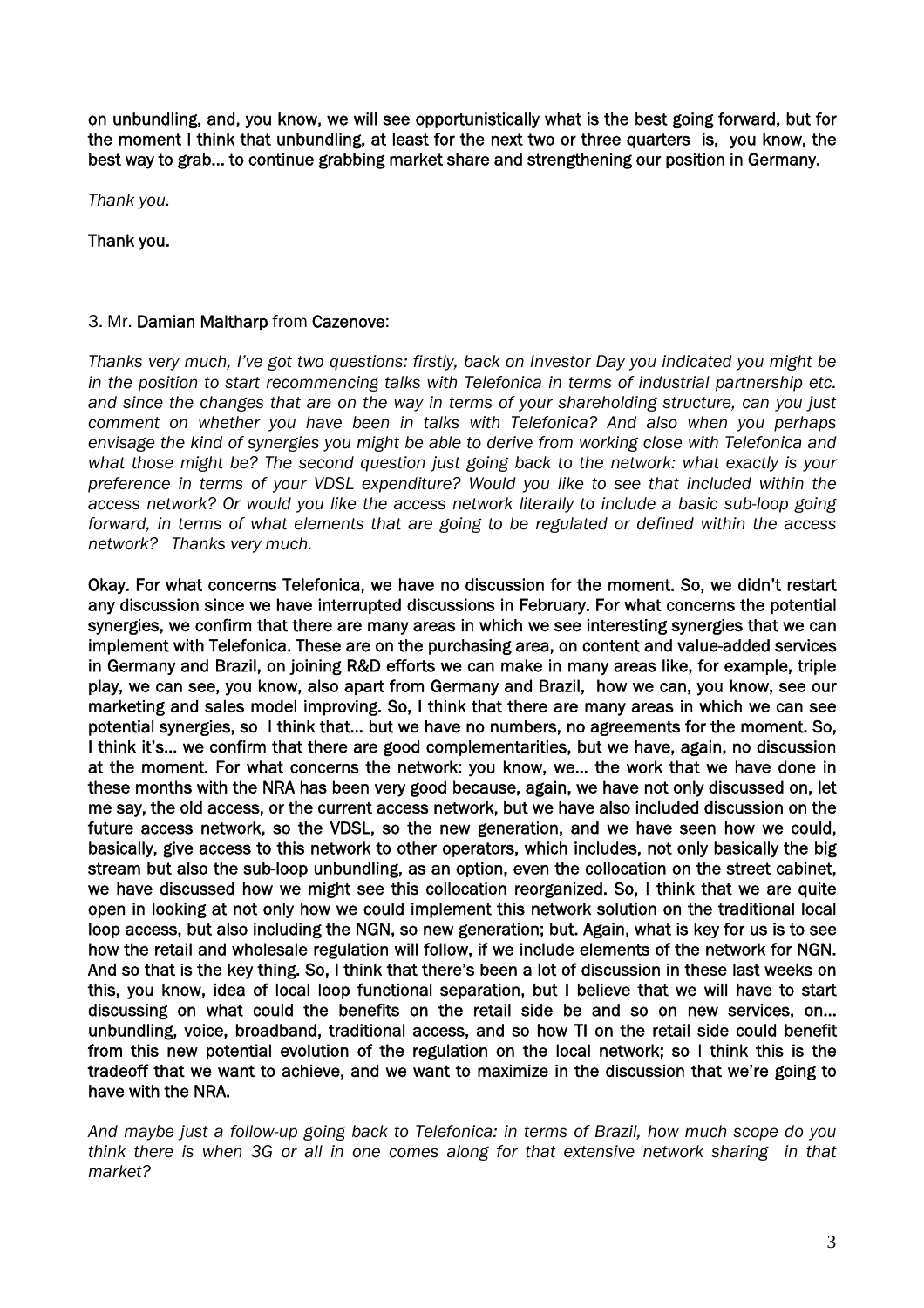Well, I think that, you know, naturally, if we move into 3G, the best opportunity will be not to duplicate and having n networks, so there is… the 3G makes a lot of sense to have only one network. There's also opportunity in terms of site sharing, so I think that on that side there's potential. That's where we have looked in terms of potential… the only area in which we have looked for potential synergies in Brazil.

*Okay. Thank you.* 

Thank you.

# 4. Mr. Robert Grindle from Dresdner Bank:

*Your charges for 460 million or so in Q 1 net financial charges. Are we now looking for something just less than 2 billion euros for the full year? And, also looking at the effective tax rate in Q1 which was quite low, cause of the 40% are we now also looking for close to the 40 rather than closer to 50 for the full year? And then, finally, just a clarification on the Telefonica discussions that you're not restricted in any way announcing any corporation with them until the deal gets regulatory approval? Thank you very much.* 

Absolutely on Telefonica. We have no restriction at all. So, again, we will approach Telefonica looking at what is the potential synergy for TI that we could arrange, and that, you know, in a very open and very transparent way. For what concerns… I will leave to my colleague Parazzini the first question.

For what regards the financial charges, we are slightly better than the previous year, but we are in line with our plan for the year, so we expect to continue with this performance. For what regards the tax rate, also this will be perfectly in line… we expect to be perfectly in line at the end of the year with what we had in the first quarter. There are no unusual items that may change this rate.

*That was great. Thanks very much.* 

Thank you.

# 5. Mr. Ottavio Adorisio from UBS:

*Thanks. Good afternoon, gentlemen. I've got a couple of questions. The first two for Mr. Ruggiero: there's been a lot of discussion in the first… in the previous questions regarding the regulatory framework, especially for the functional separation that was proposed by the.. by AGICOM. What I really am trying to… I don't understand... is the fact that they basically proposed to separate the network, and, on your side, it looks as discussion is ongoing about the perimeter of the network that's going to be separated. So if you can just give, first of all, some color on that? And the second one: during a previous question you replied that it's very important to also take into account the investments that you're going to make to the next generation network. Now, from memory, you only earmarked less than 500 million cumulative until 2009 for this network. The question will be: are you prepared to increase the investments you earmarked for this next generation network if the regulatory framework will be a bit more than 9? So it's a sort of quid pro quo. And moving on the second question to Mr. Parazzini, I've seen that the working capital has seen a very significant improvement; is this going to be also a feature of next quarter or will it just be a one-off? Thank you.*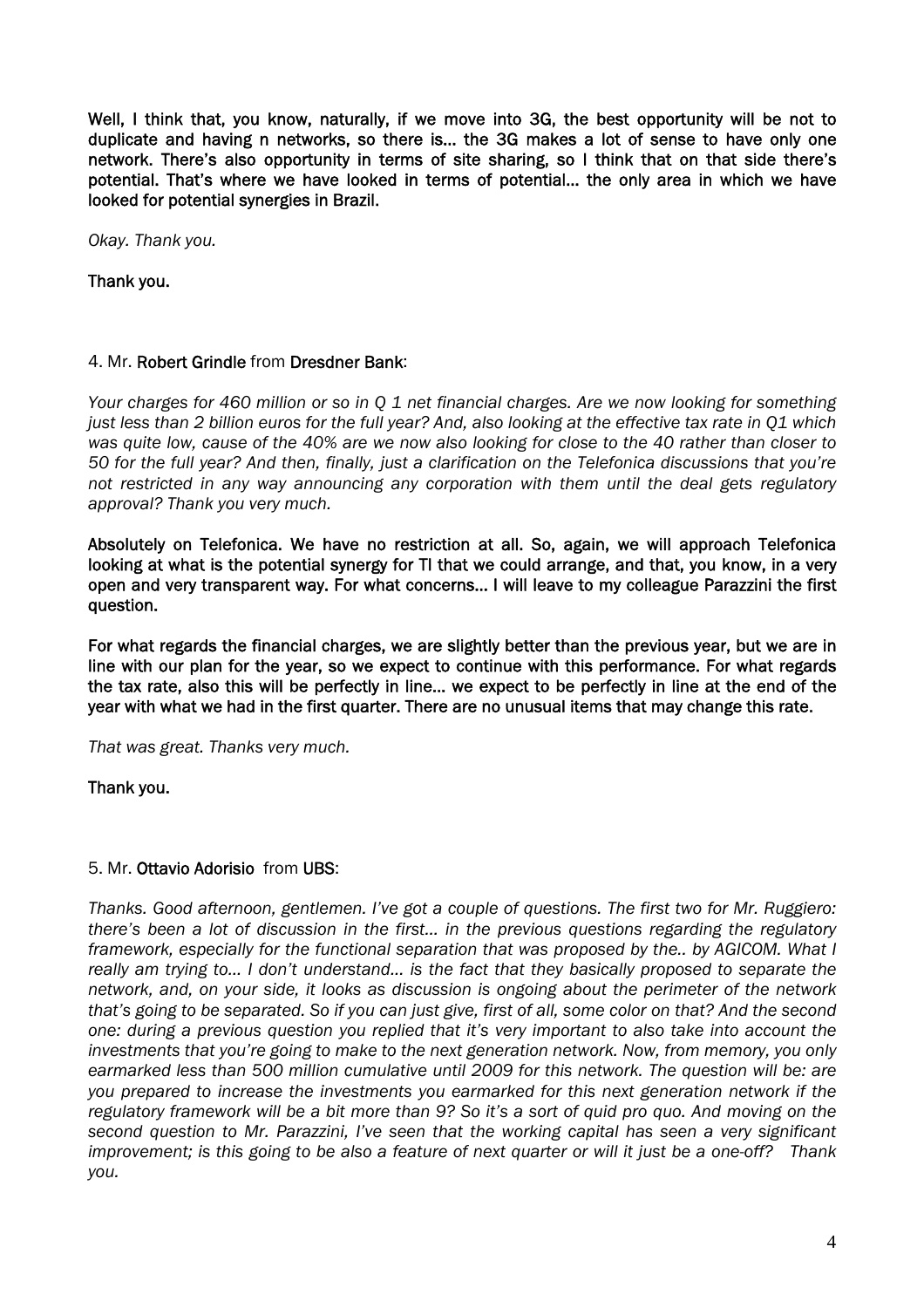Okay. So, for what concerns the investments and the perimeter; so, you know, on the investments of course we've always said that the investments on new generation network, and so on new access architecture will follow two guidance: the first is… like for all investments… is the marketdriven approach. So this is the first guidance by definition. So, we don't want to make any investment which makes no sense taking into account the evolution of the market, of our customers, and the evolution of the services. So, we have taken into account the rollout in the next three years taking into account the level of real penetration that VDSL may have, taking into account that ADSL 2+ currently has, you know, a good level of performance that can satisfy, you know, a strong, let me say, area and segment of our customers. The second of course, principle, or guidance, is regulatory. So, we will… if we have regulatory conditions which allow us to make the evolution of our network taking into account the return on capital invested, a good return on capital invested that we can have, and also taking into account the retail regulation, which will follow this new investment… this is basically the second guidance. To go back to your second question, on if you are ready to eventually improve the current investment plan, and these two elements are there, why not? So… but again it's totally tied to these two guidance. For what concerns, sorry, the perimeter: also there we've been very open but at the same time very strict. So we have said: the perimeter for us is only the physical component of the local access network, current and, of course, future. In case NGN it would be mainly the fiber. We don't want… for us it's a very strong point… on the perimeter this is what we have… and in which, you know, at least in formal discussion with the NRA, we had no major issues, or major problems on that. But, again it's the physical component, which is the copper, the fiber, the dax, nothing else. There's no equipment, no logic, no systems, no IP network or equipment which we believe must be involved in this potential local access functional separation.

For what regards your question on working capital: basically the performance of the first quarter was 400 million better than last year's. Of these 400 million we have: 140 million are related to the fiscal tax paid in Brazil that last year was paid in March and this year is expected to be paid in April. So there is just a delay in timing, but no impact on the total year. Another 140 million improvement is related to the VAT tax we paid last year on the real estate sale, the so-called Project Magnum that of course will no longer occur this year, it's a net improvement. Another 20 million were related to better collection in the first quarter of this year as compared to the previous year, from customers; and the rest from delays in payments between the first and the second quarter according to the natural obligation versus our vendors. So, we have some improvement that will remain over the rest of the year, like the VAT we talked about before, but according to what we planned for the cash-flows and for the debt for the total year 2007…. so, we expect by the end of the year to be in line. Of course we should have, from quarter to quarter, some anticipations, but for the first quarter it's too early to say if the improvement we made in collection from our customers in the first quarter will constantly remain also in the next quarters. For the time being, we expect to be in line with our plan by the end of the year, for what regards the cash-flow impact on the debt reduction.

*Thank you very much.* 

Thank you.

#### 6. Mr. Fredrick Boulen from Morgan Stanley:

*Hi. I've got two quick questions, if I may. The first one on dividends: combining all these in France with Labinternet could have made some sense, especially when you look at the performance in Q1 which relates to 4% of additions, and here I'm wondering if you think the current dividend policy gives you sufficient strategic flexibility? And would you, with a lower level of, say half, the current dividend help on this? Secondly, just to come back on the natural separation: can you comment on the risk on the retail competition if we move to a more transparent service to all the retail units?*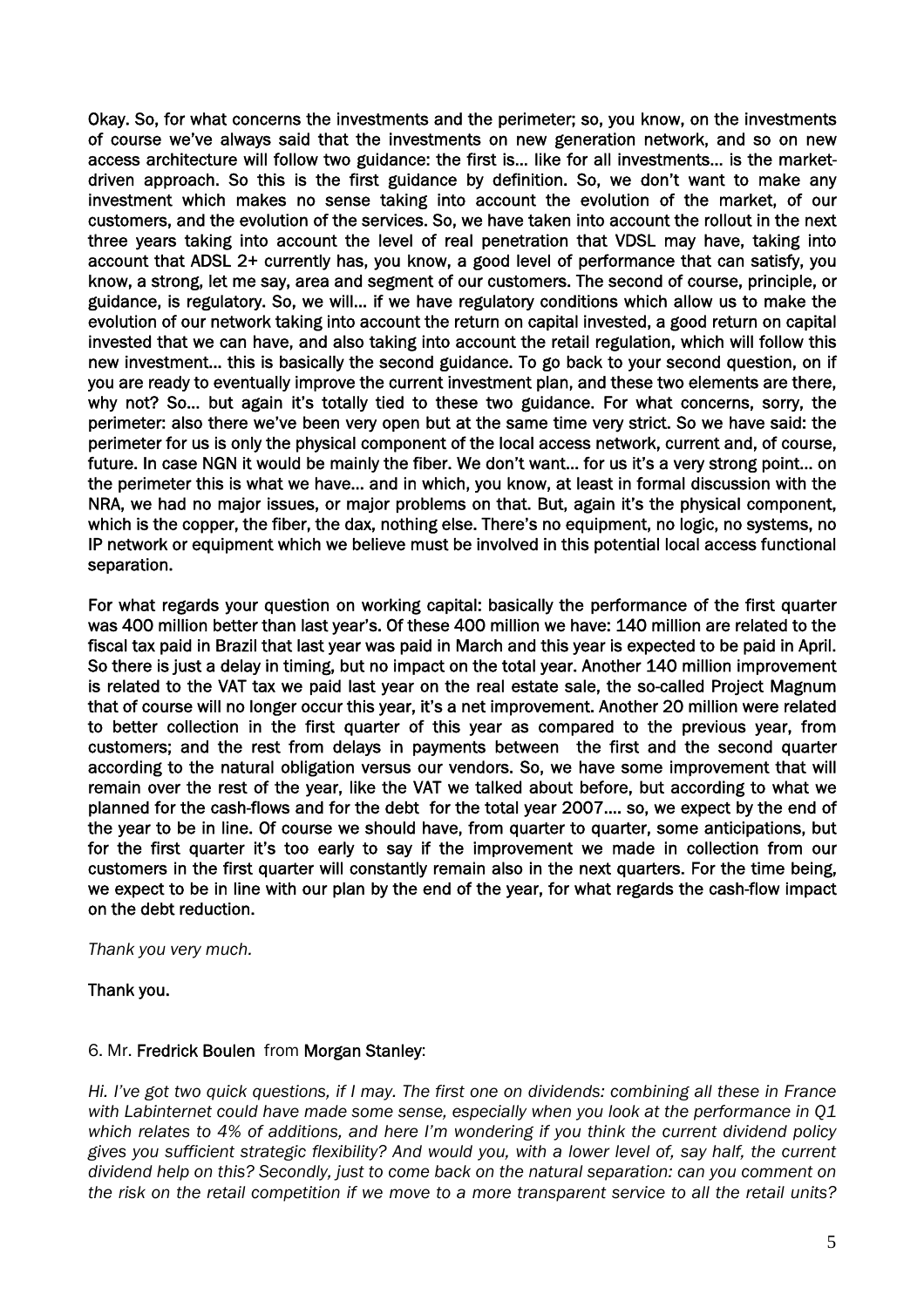*And I just wanted a few more comments on the timing, and if you were willing to keep 100% control of the unit? Thanks very much.* 

Well, for what regards the dividend, our policy is the same we have announced on March 9 to the financial community. We have confirmed the payment of the dividend for 07, related to the profit of 2006, but we have also anticipated that our three-year plan provides for a reduction in the payout of the dividend, in order to be closer to our peers, European peers. So, we have no news about that: we just confirm what we said confirming our three-year plan targets on March 9.

For what concerns the network: I think we believe that it's important to take into account the service evolution in the next year, in particular, you know, the role that dual-play and triple-play will play… but also quadruple-play, will play on the market, to have a new regulation on retail. So, we believe that the table that we have started with the NRA in terms of discussions and formal going forward, will keep this process going forward. So we believe that if the service trend, and we see it from what, you know… from what the performances have been in the last two or three quarters, we think we are in the right direction from that point of view. I think the best model would be the model that brings for us a good level of flexibility in terms of being able to pursue on this trend, so, basically, of course, we believe that the functional one is probably the best one. A non-functional model is more rigid, in terms of asset, in terms of changing eventually these assets in the long-term in a market and in an industry in which, you know, we have very changing trends, it's very, very important to keep flexibility. So we think that, if we reach a good understanding with the NRA, probably the functional will be the best in terms of flexibility. But again, the key thing for us is to be able to improve in terms of a new service launch on the market, like we have done in the previous years, to keep our leadership on track on innovational products, and so to have a good retail regulation which can support Telecom Italia in keeping this leadership trend that we have up to now.

*So in Q1 I think you added around 65% of retail addition in broadband. Do you think… and so far there's no sign at all of any weakness on that trend, do you think it should continue? You don't see for the time being any risk to that very good trend?* 

Well, let's say that, you know, it's always tough to keep these trends, and so saying that we don't see any risks would be too hazardous for us. Let me say that, you know, we try to keep on track quarter by quarter, and that's our commitment. Of course the market is very competitive, there are very, you know, strong and good players, so, you know, this is why I think it's key for us to keep launching our product offers moving into dual and triple play as quickly as possible.

*And on the financing, do you plan to keep the unit fully controlled, or could it be your way to actually have a bit more financial flexibility for…* 

Let's say at this level we have no plans. But, you know, we are open, as we said, in the future to any… to evaluate any possibility, and so… of course keeping always in any case control under TI, but you know, we are open to see and evaluate potential models on financing, for what concerns, potentially, the local loop separation.

*Okay. Thanks very much.*  Thank you.

#### 7. Mr. Laurence Sierra from Redburn:

*Good evening. I have a question, a follow-up on the Bersani Decree: I would like to know if you have seen any trends following the Bersani Decree? Or if you saw an impact on your revenues? Did*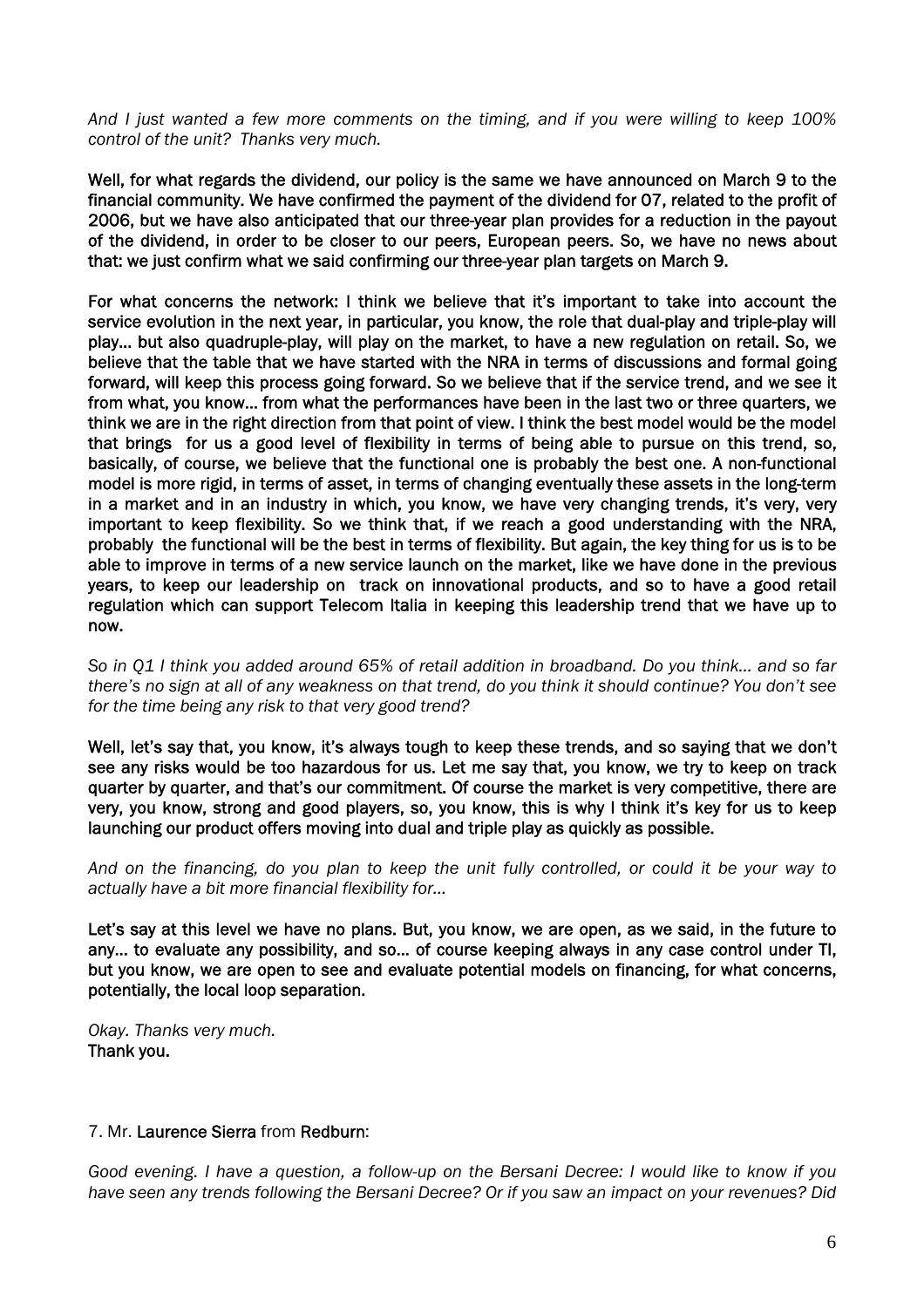*you see any acceleration? And is that confirmed? The other question was on margins in mobile: I would like to understand a bit more how the domestic market is developing. Did you have to spend a bit more in TIM or did you have to spend more in the fixed line?* 

Okay. So, for what concerns the Bersani again, I confirm what we previously said, so today we see a trend which is confirming what we have declared on the Investor Day: 350-400 million euros of impact. Again, we will have a better understanding how the Bersani Decree has an impact on volumes in particular; we had a good sign on March: 6.6%, we will see how it moves in the next quarter, in particular taking into account the seasonality. So, for the moment no different news from what we said. For your second question… on margin… on the domestic margin. In terms of… you know, I think that both businesses domestically require a strong sale and marketing push in order to maintain our operational KPI. Probably, you know, in the first… in the first half of 07 on the fixed we will be pushing a bit more particularly on the broadband, that what we did in the first six months of 06. We didn't do any advertising for a while, and so, probably, you know, we have a bit more marketing and sales cost on the fixed compared to the mobile, which had basically a constant trend in 06 and will have basically the same constant trend in 07. So there's not going to be, let me say, a big discontinuity in terms of marketing and sales cost, apart from content, on the mobile. On the fixed, there is the content and then there is the push that we are putting on the triple play dual play service with Alice 30 and the IPTV advertising campaign that we just started now, at the beginning of May.

*I would also like to know: do you think that with 65% of broadband market share… do you think that competitors would be… there would be many alternative networks in Italy?* 

#### Sorry, you said competitive on network?

*Yes. Alternative networks… if you'll remain as dominant as you are in the market?* 

Well, you know, I think that our competitors today are going, at least the biggest, on the unbundling. So, using the unbundling and the shared access as 90-95% of the acquisitions, also because of the good, and relatively good unbundling cost that they have. So today that's the way that the market, at least major competitors, are using in order to compete against Telecom Italia.

*Thank you very much.* 

Thank you.

#### 8. Mr. Matthew Robillaird from BNP Paribas:

*Yes. Good afternoon. I have a few questions. First on Brazil: the Brazil Telecom stake you sold you said that in the past, I wanted to know if there is some update. I understand that Orascom has expressed some interest, but there also seems to be some noise in Brazil that there's a will to create a national champion. So, I was wondering if there's any risk that your hold of Brazil Telecom becomes politicized? The second question, coming back to the EBITDA margins on the Q1: I mean, you are a bit below the guidance in terms of March end dilution, and I know you explained that you were pushing a bit more on the broadband side in the fixed line in H1, so basically what you are saying is that you are expecting that to revert a bit in H2 so a turn line in the guidance and if you can just confirm that? And finally, just going back to the tax question: I'm not sure I got the full answer. You were mentioning that the tax rate for the full year would be in line with the Q1, or not? Thank you.*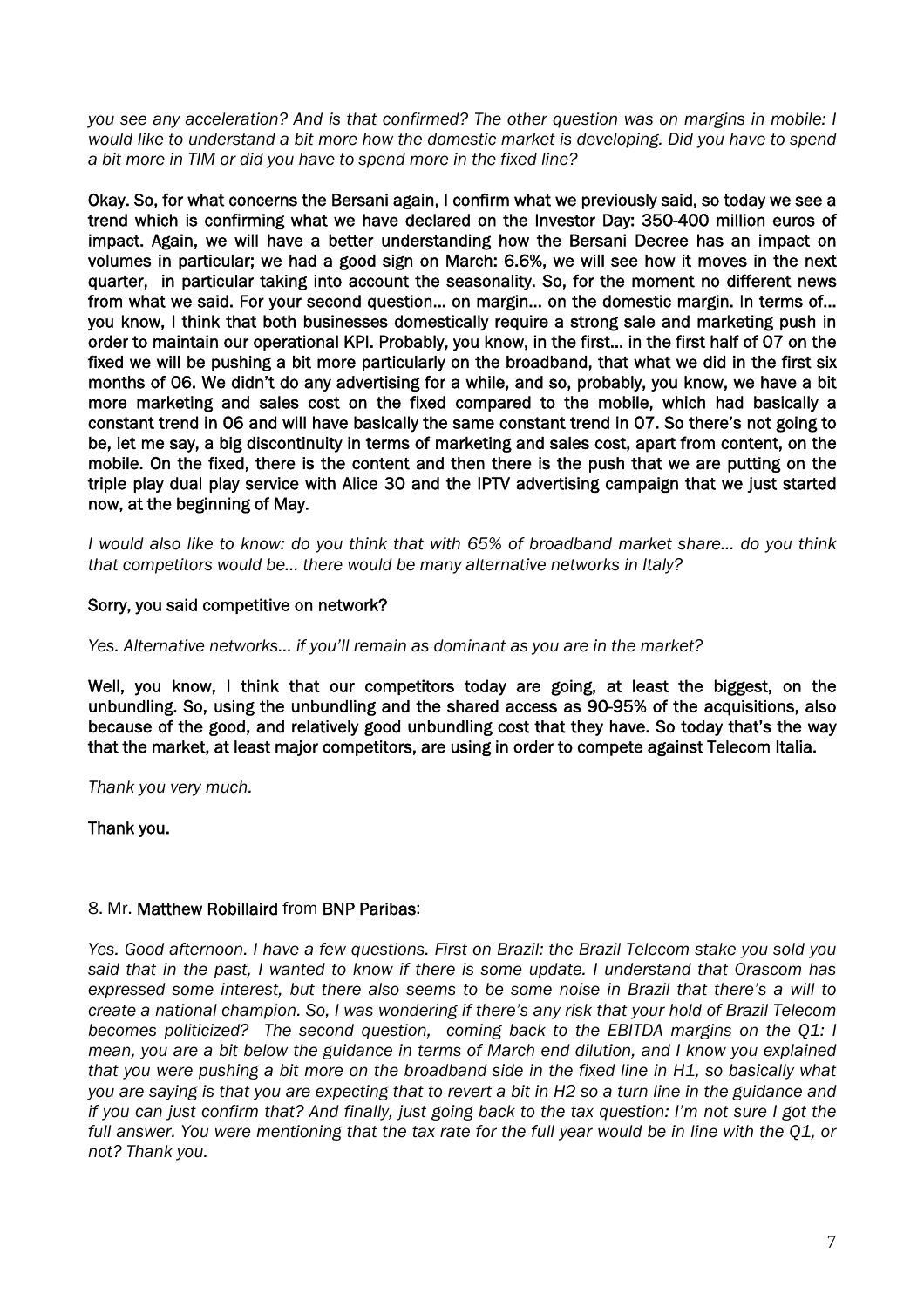Okay. So, for what concerns the EBITDA margin: yes I confirm that if you compare the first two quarters of 06 with the first two quarters of 07, you basically have a difference in the fixed in particular in terms of margins, because we didn't have… not only more push on marketing and sales cost, but also we didn't have the impacts on the top clients that we had, in particular on the data that we had in the fourth quarter of 06… we started having in the fourth quarter of 06. So, basically I confirm that for what concerns our internal provision, we are performing well, even much better than expected, and so we can absolutely confirm the trends that we have indicated at the investor day for what concerns margin on the domestic side. For what concerns Brazil, you know, of course there has been an interest from Orascom; I have no further updates to give you on this matter. So, I confirm that there is, for what concerns the Brazilian government, at least for what I also read on the press, the intent to have a national champion, but, again, I have no other information than the one that everybody's read on the press on this matter.

Well, for what regards your question about the tax rate, it's very difficult to extrapolate the tax rate according to the consolidated PBIT, because we have to bear in mind that tax is calculated on the taxable income according to statutory books. So, basically we paid 43% on the taxable income according to statutory books adjusted for dividend, plus we paid the IRAP, that is about 120 million per quarter. As a matter of fact then the ratio of this absolute value to the profit… to the consolidated group profit before taxes changes quarter by quarter. At the end of the first quarter, this arithmetical percentage was 42%, and is expected to be higher by the end of the year, to approximately 48%. Anyhow, this is just a matter of the ratio between the absolute value of tax burden to the consolidated pretax, versus a calculation that is always the same: it's 43% on taxable income plus IRAP.

*Okay. Thank you. Just if we can come back to the EBITDA point: actually, I was wondering what kind of restatement you had done to the 2006 number for the domestic business, because on my numbers the Q1 domestic EBITDA was around 3258 rather than 3148 which was basically heading to what you disclosed on the presentation last year 1998 for the domestic fixed and 1260 for the mobile. So I was wondering what kind of restatement was there? Thank you.* 

Well, there was no basic restatement on the first quarter of the domestic. You just keep the total consolidating result less the effect of international, that is Brazil, and broadband; and there is a similarity be careful to not mislead the effect of the corporate that we exposed in last year that of course is part of the domestic. So, but anyway we can give you full reconciliation of numbers between first quarter 2006 domestic and first quarter 2007 domestic. Anyway, there was no major restatement of the numbers about that.

#### *Okay. Thank you.*

Back again on the tax, also be careful to the fact that in first quarter 2007 we had a benefit that is accounted in the financial income due to the revaluation of our call in Argentina. This is just an accounting treatment that is mark-to-market and this relates to the increase in the stock exchange value of Argentina. And according to that we have to revalue our call. This generated a profit that is not taxable, so at this point in time, in the first quarter you have a higher profit before tax with a lower tax that gives you a rate of 42% tax over profit before tax. I repeat that the calculation is based on a different basis: it's based on taxable income that has no relation with the group's consolidated profit before tax. It's a technical complication that anyway also on this subject we are available to give you any reconciliation for the first quarter, but be careful not to extrapolate that. By the end of the year this ratio should be higher, because we can't account for the same effect for the total year, unless we have other effects like that, but these effects can be positive or negative according to the market's fancy, not in our control.

*Okay. Thank you very much.*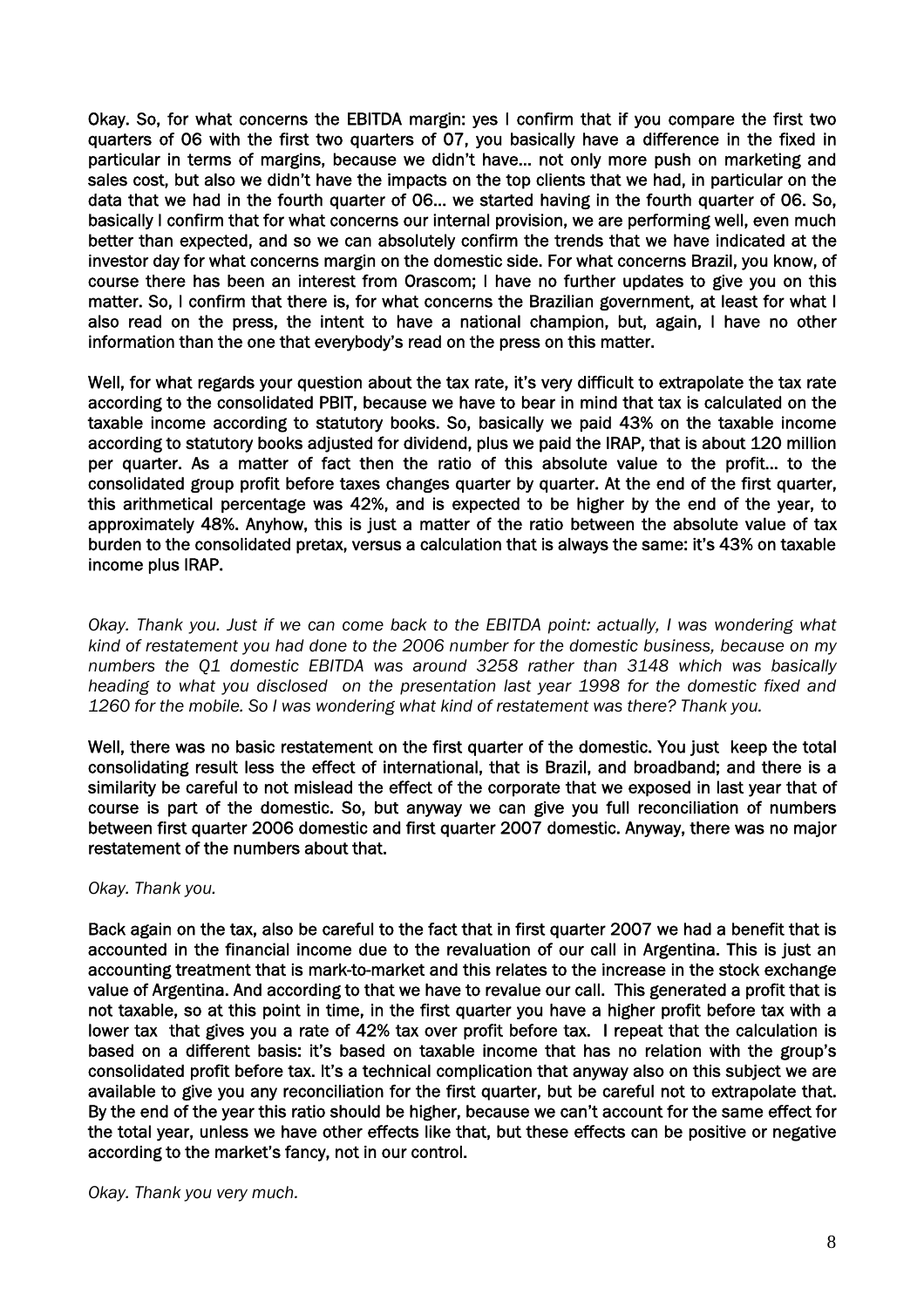# Thank you.

#### 9. Mr. Justin Funnell from Credit Suisse:

*Yes, I wanted to know if you can hear me. Okay? A couple of questions, please: I just wanted to confirm an answer to a question that you gave earlier. You mentioned that the perimeter on the local loop separation, you mentioned fiber. Did you say that VDSL would be included in the assets separated? Or would the video DSL remain within the remainder of Telecom Italia? Where is the perimeter for VDSL? Secondly, the elasticity is saying in domestic mobile this pickup in your volumes 6.6%. Do you think that is a market share phenomenon? Or are we actually saying consumers now are behaving differently in the market? Is it more a market-wide phenomenon? So if you could break it down between those two. Finally, I asked this question at the presentation, and I'll just ask it again, you've had more discussions now, do you think that there's any scope for the regulatory treatments of your VDSL or of your retail regulation or indeed the details of the functions' separation to be different if you actually were to do a full actual separation of the network? Or, again is it neutral from a regulatory point of view whether you actually separate it or just virtually separate it?* 

Okay. For what concerns the perimeter: again, VDSL, you know, just to… what we have formally discussed with the NRA is that today the current local loop which goes… so the physical assets which are, you know, the copper from the central office to the customer premises, and so no fiber. When, and if in a particular area we are going to bypass the central office and go from the… and move the central office to the street cabinet, and so we will bring fiber to the cab, in this case we will contemplate also this portion. So, going from the previous central office to the cab via fiber, and then from the cab to the home via copper; so, in this case on moving on this different architecture and pulling the fiber nearer to the customer premises, in this case, we discussed how we could regulate that portion of the fiber. So the VDSL service will be absolutely, totally in control of TI, but at that point, if we substitute the central office with these three cabinets we will… we are ready to discuss and take into account how we will regulate that fiber in terms of bit streams, subloop unbundling and so on… and what else. That is what we are saying. For what concerns the domestic mobile elasticity: well, I think that it is both; so, if we see the market share being stable, but if we see the market share on the quarter, we had, basically, in terms of lines a trend which is more or less in line with the fourth quarter, which is seasonable, so it's been good, particularly on business but also in residential, but let me say that the biggest part is customer behavior. So probably… taking into account that we have one month here, 90% customer behavior and 10% of that portion is currently today probably on market share. So today the ratio is more on the customer behavior. For what concerns the last question: on… you know, again, for the regulatory. The regulator has indicated that the functional model is the one they are willing to explore going forward. So there's no element… and so, if we go on a model which is asset-based, and so not virtual, in any case it's a decision that will have to be made by TI, so there's no potential obligation from the national NRA on the asset separation. So, if that is the case, it's going to be a decision of TI only.

#### *And again there wouldn't be any were better regulatory treatments if you were to follow the assetbased approach?*

Well, you know, I think that the regulator will see it only if it might be more transparent for the other operators and for the market. So, we will eventually evaluate that and see if the asset separation would be more, let me say, will show more transparency in terms of real separation from the retail business and so on. I think that, you know, in any case, I don't see any particular further benefits on the regulations for that. I think we have to shoot in having the best regulatory evolution of the framework in any case, on the retail and the wholesale, independently from the model.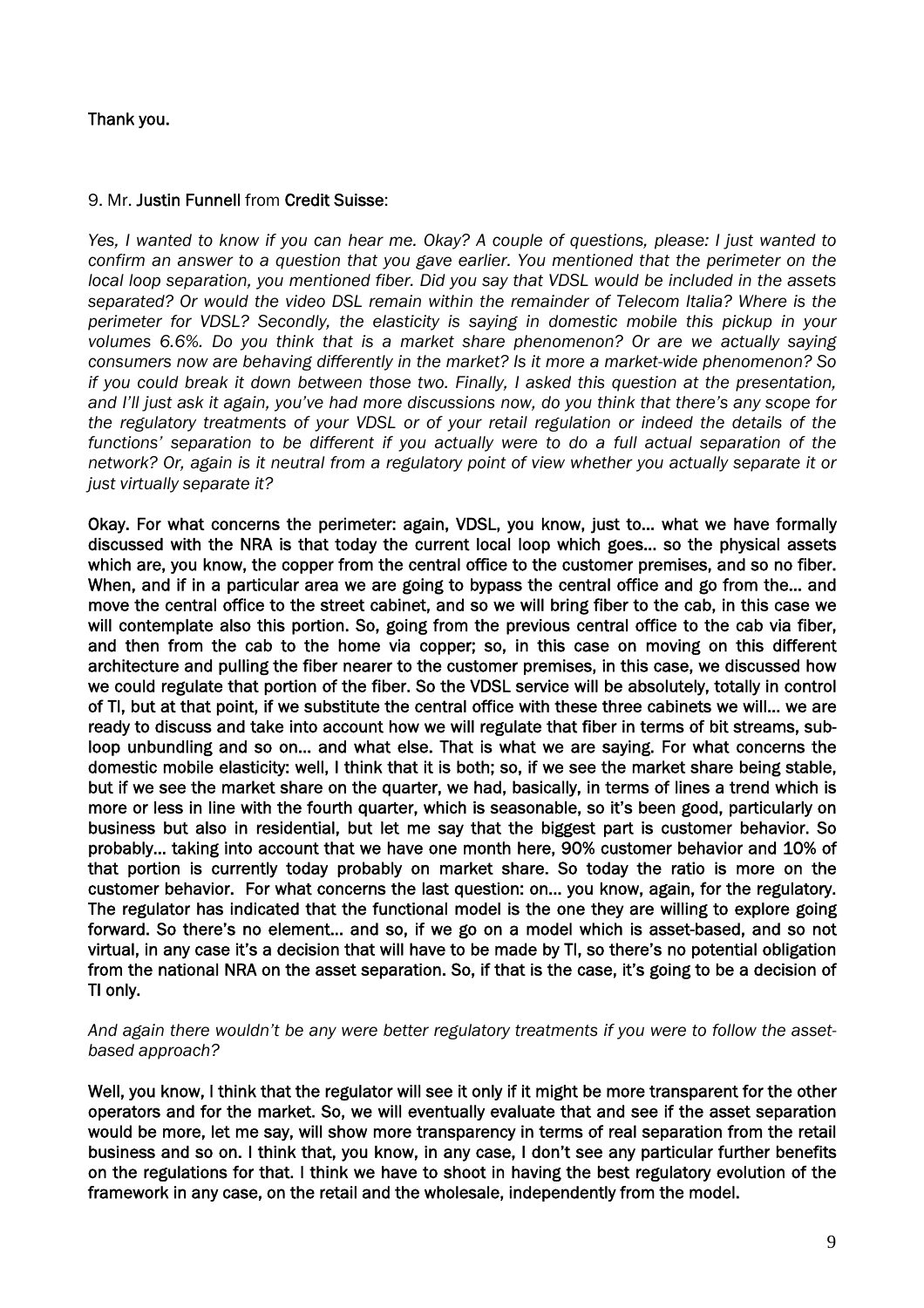*Okay. Thanks a lot.* 

# Thank you.

# 10. Ms. Micaela Ferruta from Intermonte SIM:

*I have...* 

# We don't hear you.

*Can you hear me? Can you hear me?* 

#### Yes. Now we can.

*Okay. I'm sorry. Good evening. Micaela Ferruta from Intermonte SIM. I have two questions if I may; one is: could you give us more disclosure on the domestic wireline, and domestic EBITDA and corporate adjustments for Q1 07, which would be coherent with the full year 06 restatement which you provided us in the first quarter 06, which you provided us with before the results and during the business plan? And the second question relates to potential synergies with Telefonica, and whether you think that there may be any antitrust issues in Brazil? And, if there are, would you be willing, for example, you were talking about the possibility of doing network sharing; would you be willing to open up the network not only to Telefonica but also to other players in Brazil? Thank you.* 

Well, for what regards the representation of the domestic, domestic just means the total consolidation minus the international activities, like TIM Brazil and the European broadband, and excluding also the minor business units, like Telecom Italia Media and Olivetti. Domestic business includes, of course, wireline, mobile, and the so-called corporate cost as it was called last year at the central function, like administration, legal, and so on. This is the representation that we compare for the first quarter 2007 versus the first quarter 2006. And for what regards the corporate, there are no main differences, except for the evolution of the cost reduction in the area of the central function. There was about 15 million euro cost reduction in the first quarter 2007 as compared to the first quarter 2006.

*May I ask the margin for domestic mobile and the margin for domestic wireline? Or are you not going to disclose the separate margins any longer?* 

…

*So not domestic overall, but broken down into wireline and mobile.* 

We will provide indication about the KPIs for wireline and mobile, as Mr. Ruggiero is… used to do.

Yes. In any case, for what concerns, you know, we have indicated the overall EBITDA margin of the domestic business, which includes the corporate cost and the old fixed perimeter, and TIM. So we will, basically, continue giving this in terms of indication, then of course, I think that in moving into the KPI analysis, in particular on the cost and on the revenue, we will support the market in giving all the transparency in order to have the best understanding of how the fixed and mobile domestic businesses are performing also in term of EBITDA margin. So, we're going to make the best effort in order to give… again, all the details in order to give you, basically, this information. For what concerns the synergies on Telefonica, basically, again, I've said that the potential, for what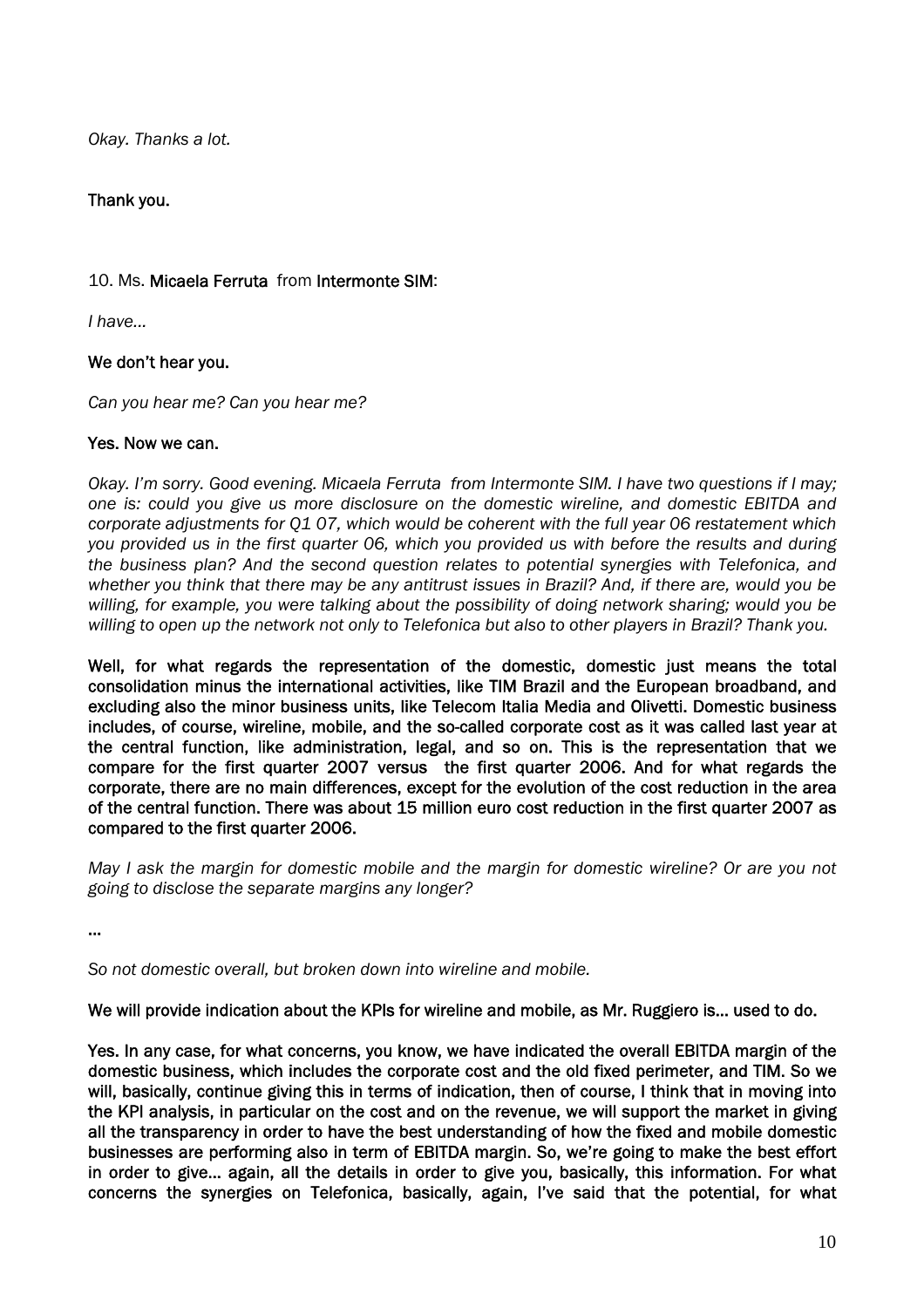concerns Brazil there's a potential on… for what concerns the 3G rollout, we have no indication of any Anatel prevision for what concerns the deal also by definition no eventual remedy that Anatel might. So, at this stage we have absolutely no information for what concerns these elements.

*Thanks very much.* 

## Thank you.

## 11. Mr. Guillaume Tastet from Oddo:

*Yes, good evening. I have a couple of questions, if I may; the first one…* 

#### Can you… sorry, can you speak a little bit louder?

*Yeah, sure. Can you hear me now?* 

#### Yes.

*Okay. Good evening. I have a couple of questions; the first one regarding the consolidated guidance for the full year: it seems to be but an amend of your full year guidance when my understanding is that regulatory impact will be tougher in the full year with the full impact of Bersani, the roaming and the (…), so I was wondering what kind of positive impact you expect. You were talking about I would say a comparison effect the marketing cost at fixed line, I don't know if it's all. The second question would be around the competitive pressure on the business… on the business segment in the fixed line: did you see any change in the last months? Thank you.* 

Well… for what concerns competitive, you know, we basically see a trend which on the fixed confirms, first of all, you know, the… on broadband and fixed line, the competition through unbundling. So that is… and using dual play and triple play offers. In particular dual play, and some operators are using triple play. So that is the main for what concerns consumer and also SME, corporate clients we see, you know, the competition that we forecasted in our plan in 07; so we don't see any more negative trends there. So, basically, this is for what concerns the fixed line. So our consolidation around unbundling as (…) took to compete against TI and focus on dual play and triple play services and pressure on business customers, on price in particular, for what concerns additional services. For what concerns your first question, on… for what concerns yes, the overall 07 targets, we have basically no plan nor indication for what concerns, you know, roaming on the second half, and we will see if roaming will really be implemented, taking into account what happened as a decision in the last general meeting… so we will see if there is really going to be the implementation in the third quarter, or if it's going to be basically postponed. For what concerns regulatory impact on 07, we have taken into account all the regulatory impacts in our plan, so we don't see any different decisions up to now… the new decision is around the public hearing on the network. So, basically, again, we were forecasting, as I said, in the first two quarters of 07 a negative trend in terms of revenue and margin, compared to the first two quarters of 06, not only because of the commercial push, but also because of the discontinuity that we have on the wholesale business, international in particular, as I mentioned, and for the business top client pressure that we started to take into account in our numbers in the last quarter of 06. So, again, we, at this stage, confirm totally the targets for revenue and EBITDA on the domestic business, and of course, on the international broadband and Brazil.

*Okay. Thank you very much.* 

Thank you.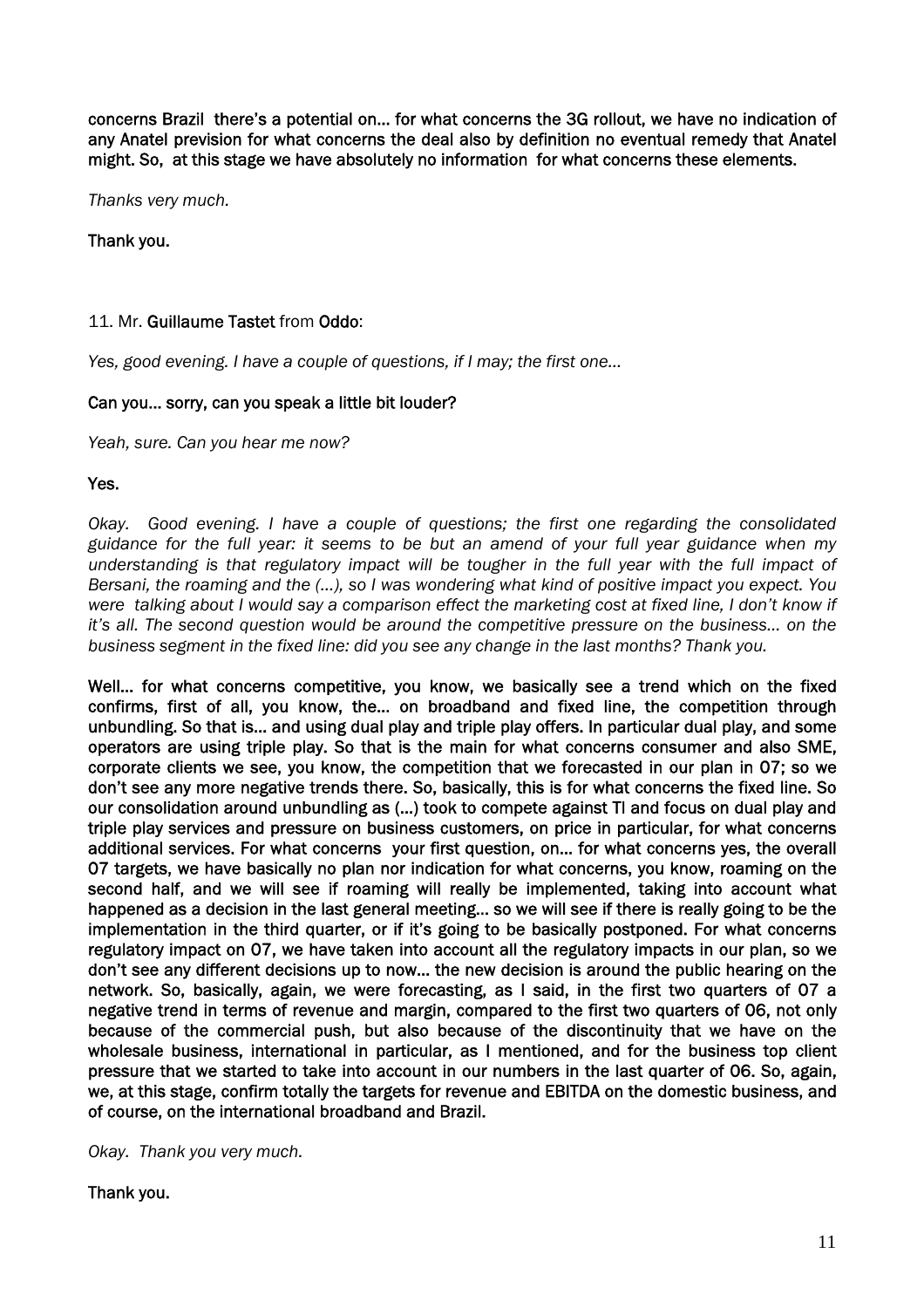#### 12. Mr. James Bowmaker from Bern Sterns:

*Hallo. It's Jonathan. I have three questions. One: could you give us an update on, I guess, given the still relatively tough trading environment, will you be… what happens at the end of the year when you renegotiate with the unions? And secondly, on Brazil: do you really think the main synergy in Brazil between Telefonica and TIM is tower sharing? Do you know… I mean how… how plausible if you, let's say 12- 24 months out, is a full merger between VIVO and TIM?* 

Sorry. For what concerns VIVO and TIM Brazil, no, there's absolutely no discussion. We never had any discussion about a full merger between VIVO and TIM Brazil. So, for the moment, again, there's no discussion on that matter, and previously no discussion has never taken place contemplating a full merger between the two operations.

*It's presumably quite a good idea, though.* 

# Sorry?

*It's presumably quite a good idea.* 

Well, you know, we will see… of course you cannot exclude anything in life, so.. by definition. We will see when we come into discussion *if* this matter will come into discussion how we will move, and of course we will give the market all the possible disclosure on that. But again, up to now nothing has been… Instead, again, we have… I think that tower sharing is an immediate potential area to explore, which could bring benefit to both of us. So I think that is something that can bring… it's a quick win, in terms of response, so… Frankly, I don't see any impact in 07 but there might be some impact in 08 compared to the… in 08 or in 09 compared to the plan that we have announced in March.

*Okay.* 

For what concerns the unions: you know, I think that, you know, we have always had a very good understanding with the unions up to now. I think that there are all the elements in order to have a good negotiation on unions for what concerns… on our plan we have contemplated neither a negative nor a positive scenario, so I think a very realistic scenario taking into account what we have achieved up to now. So I don't see any critical elements with the unions on the renegotiation of the contracts by the end of 07.

*Okay. Thank you very much.*

Thank you.

The next question…

#### So, thank you… sorry.

Sorry, there is a follow-up question from Mr. Guillaume Tastet.

#### 12. Mr. Guillaume Tastet from Oddo: